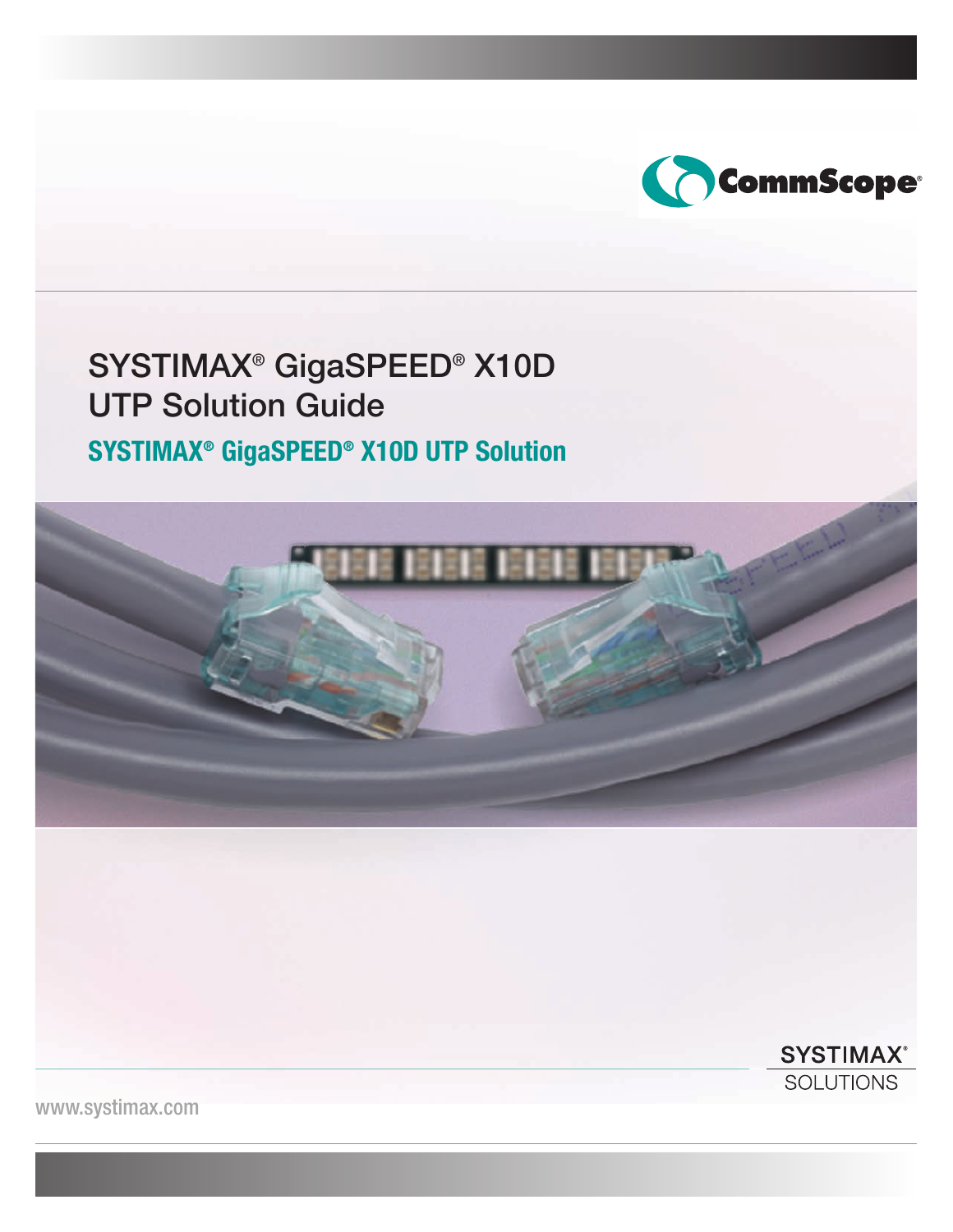# **Contents**

| <b>Introduction</b>                                              |              |
|------------------------------------------------------------------|--------------|
| SYSTIMAX® GigaSPEED® X10D Channel Performance                    | $\mathbf{2}$ |
| SYSTIMAX® GigaSPEED® X10D 91 Series Cable                        | 4            |
| SYSTIMAX® GigaSPEED® X10D GS10E Modular Patch Cords              | 5            |
| SYSTIMAX® GigaSPEED® X10D MGS500 Information Outlets             | 6            |
| SYSTIMAX® GigaSPEED® X10D 1100GS5/1100AGS5/iP1100GS5 Patch Panel | 7            |
| SYSTIMAX® GigaSPEED® X10D PATCHMAX GS5 Patch Panel               | 8            |
| SYSTIMAX® GigaSPEED® X10D M2000 and M3000 Modular Patch Panels   | 9            |
| SYSTIMAX® GigaSPEED® X10D VisiPatch® 360 System                  | 10           |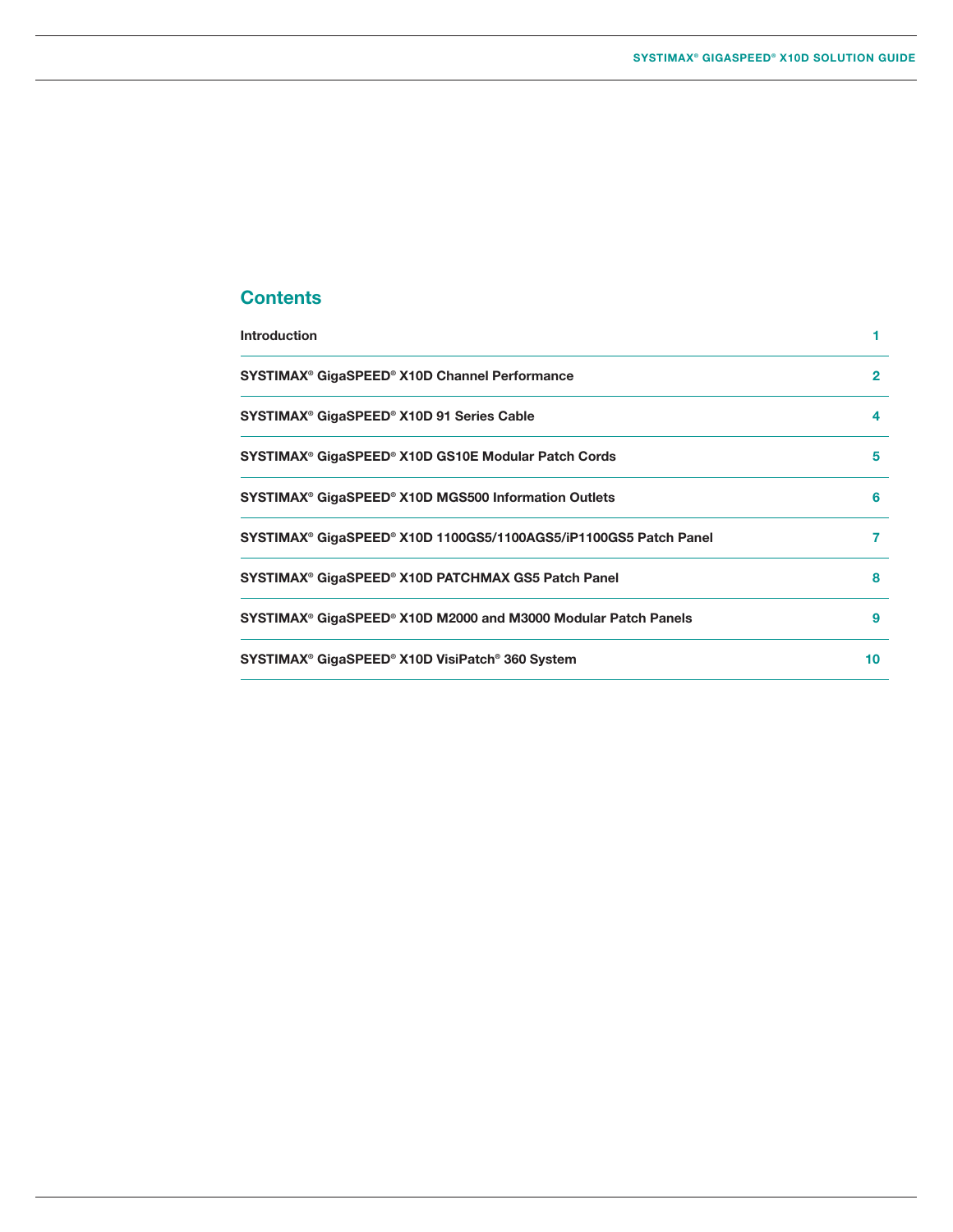**The SYSTIMAX® GigaSPEED® X10D Solution provides unprecedented performance for key parameters such as insertion loss and all forms of crosstalk, both within and between channels, yielding improved bandwidth, data throughput and network efficiency.**

**The SYSTIMAX GigaSPEED X10D Solution has been specifically engineered with enhanced cable and connector performance designed to support the emerging 10 Gb/s Ethernet requirements. Using patent pending technology and the scientific capabilities of SYSTIMAX Labs, this solution exhibits far superior channel performance than legacy solutions, and innovative engineering techniques to meet the specific demands 10 Gb/s brings to the physical layer. The SYSTIMAX GigaSPEED X10D Solution delivers next generation support by providing double the bandwidth of today's Category 6 cabling channel and guaranteed Alien Crosstalk performance in worst case installation conditions.**

# **Features and Benefits**

- **•** *Extending…* **the usable bandwidth of the enterprise**
- **•** *Extending…* **the peak performance of the enterprise**
- **•** *Extending…* **the technology of copper cabling**
- **•** *Extending…* **the value of the IT budget**
- **•** *Extending…* **the life of the enterprise cabling infrastructure**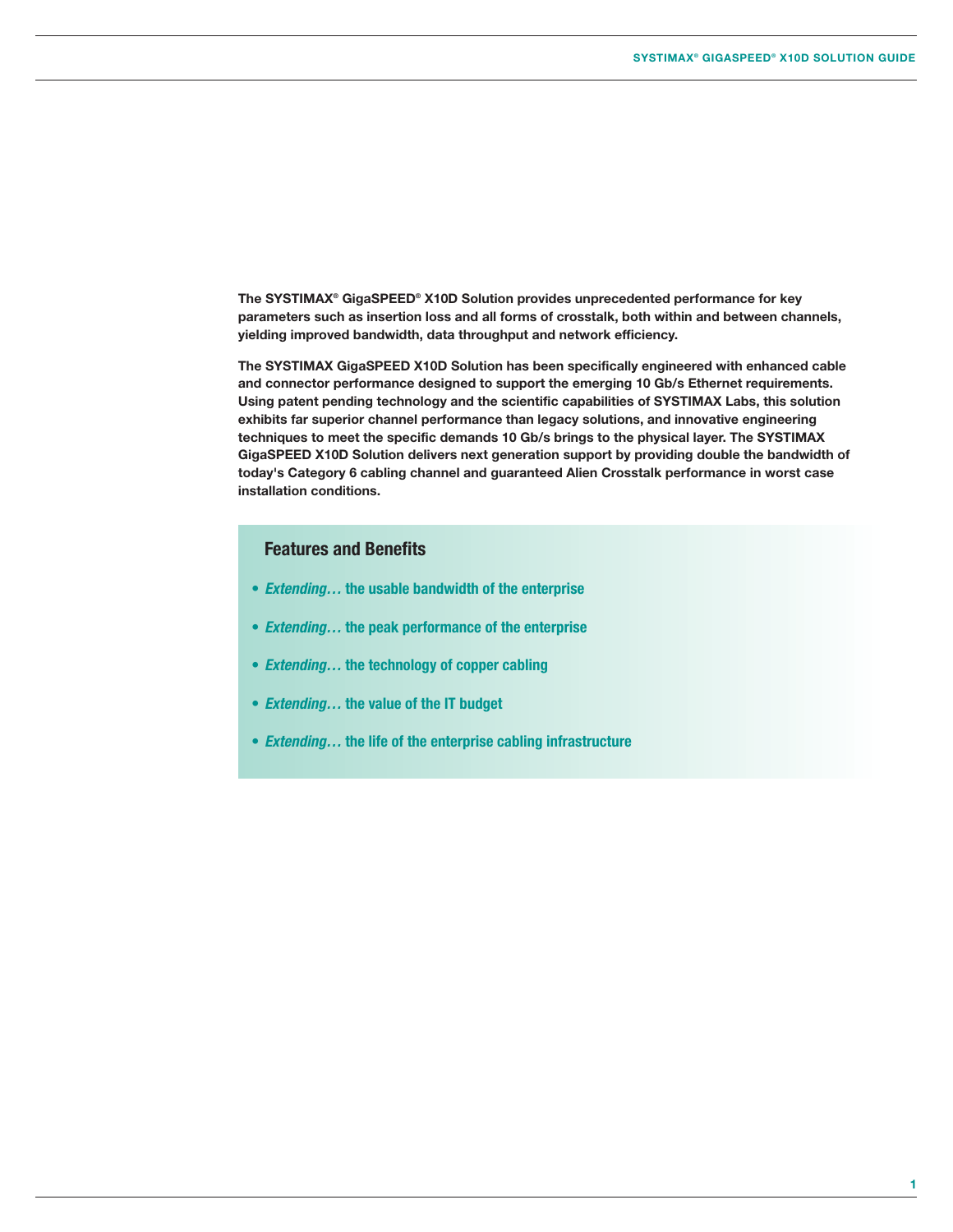#### **SYSTIMAX GigaSPEED X10D Channel Performance**

The SYSTIMAX GigaSPEED X10D cabling system is designed specifically for the 10GBASE-T application but can also support other emerging multi-gigabit applications. A major breakthrough of the SYSTIMAX GigaSPEED X10D Solution is vastly improved Alien Crosstalk, which is the crosstalk from external cable or connector pairs into a victim pair. By utilizing the unique design tools available to SYSTIMAX Labs, the technologies implemented in the SYSTIMAX GigaSPEED X10D Solution are capable of suppressing the interference from the external pairs without degrading the internal channel transmission performance. Superior Alien Crosstalk performance, improved Insertion Loss performance and guaranteed channel performance up to 500 MHz are the key enhancements that set the SYSTIMAX GigaSPEED X10D Solution apart from the rest of the SYSTIMAX GigaSPEED family.

| <b>Guaranteed Performance Specifications for 4-Connection GigaSPEED X10D UTP Channels'</b> |                                                                                        |                                                                                                      |  |  |
|--------------------------------------------------------------------------------------------|----------------------------------------------------------------------------------------|------------------------------------------------------------------------------------------------------|--|--|
| <b>Electrical Parameter</b>                                                                | <b>Guaranteed Channel Margins to</b><br>ISO/IEC 11801: 2002<br>"Class E" (1 - 250 MHz) | <b>Guaranteed Channel Margins to</b><br>Draft ISO/IEC 11801 Edition 2.1<br>Class $E_a$ (1 – 500 MHz) |  |  |
| <b>Insertion Loss</b>                                                                      | 5%                                                                                     | 2%                                                                                                   |  |  |
| <b>NEXT</b>                                                                                | 6 dB                                                                                   | 1 dB                                                                                                 |  |  |
| <b>PSNEXT</b>                                                                              | 7.5dB                                                                                  | 2.5 dB                                                                                               |  |  |
| ACR-F                                                                                      | 6 dB                                                                                   | 4 dB                                                                                                 |  |  |
| <b>PSACR-F</b>                                                                             | 8 dB                                                                                   | 6 dB                                                                                                 |  |  |
| <b>Return Loss</b>                                                                         | 3 dB                                                                                   | 0 <sub>d</sub> B                                                                                     |  |  |
| <b>PSANEXT</b>                                                                             | N/A                                                                                    | 0 <sub>dB</sub>                                                                                      |  |  |
| <b>PSAACR-F</b>                                                                            | N/A                                                                                    | 0 dB                                                                                                 |  |  |

<sup>1</sup> Insertion Loss margin is calculated based on 12m of 95 series cordage and 88m of 91A series cable plus 4 connections. If the total cord length in a 100m channel has to be greater than 12m, please refer to GigaSPEED X10D Design and Installation Guidelines for the instruction on how to scale cable and cord length properly.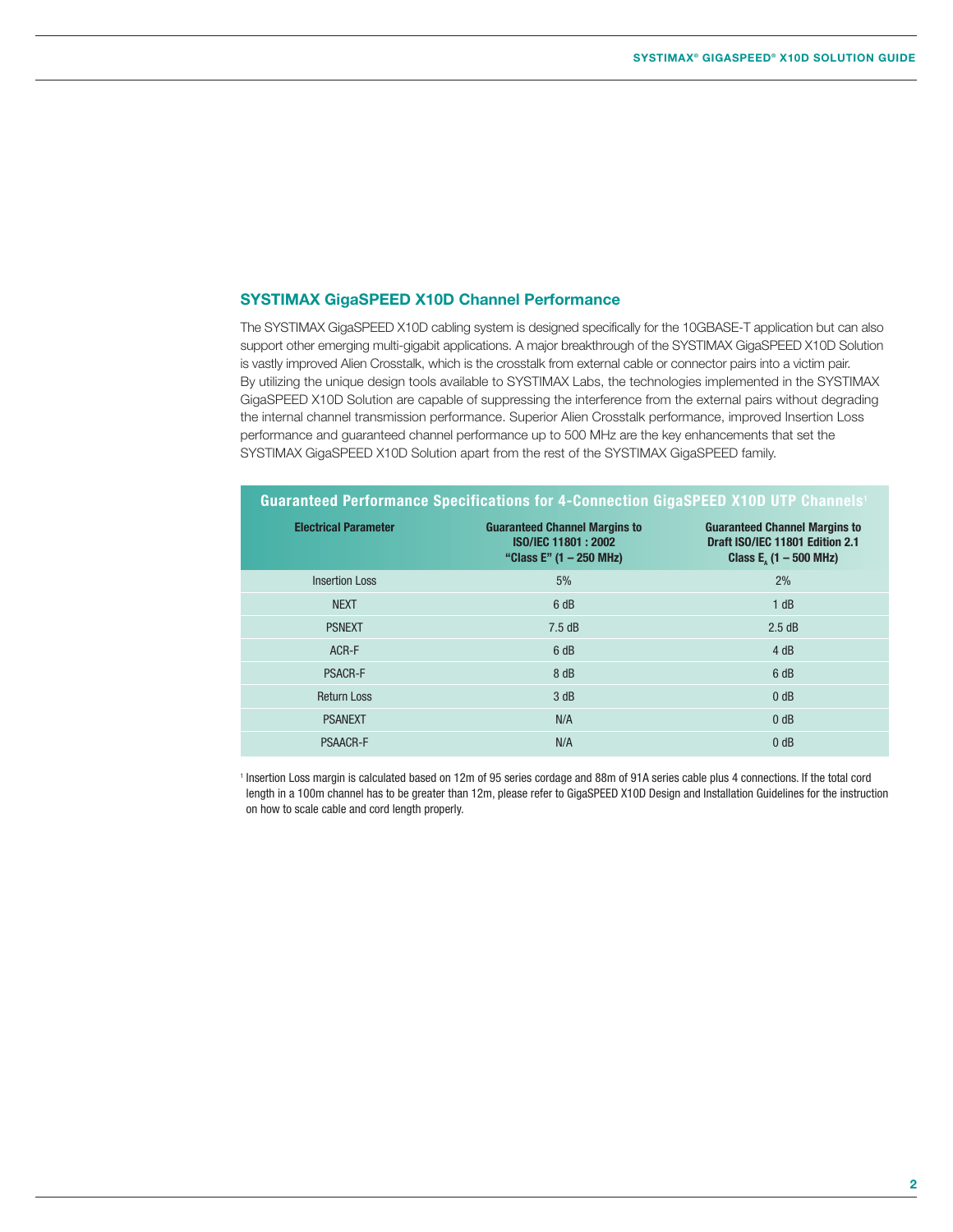|             |                                 |                           |                            |             |              |                          |                           |              | <b>Guaranteed Channel Performance Specifications for 4-Connection GigaSPEED X10D UTP Systems</b> |                              |                   |                             |
|-------------|---------------------------------|---------------------------|----------------------------|-------------|--------------|--------------------------|---------------------------|--------------|--------------------------------------------------------------------------------------------------|------------------------------|-------------------|-----------------------------|
| <b>Freq</b> | <b>Insertion</b><br><b>Loss</b> | <b>PS</b><br><b>ANEXT</b> | <b>PS</b><br><b>AACR-F</b> | <b>NEXT</b> | <b>ACR-N</b> | <b>PS</b><br><b>NEXT</b> | <b>PS</b><br><b>ACR-N</b> | <b>ACR-F</b> | <b>PSACR-F</b>                                                                                   | <b>Return</b><br><b>Loss</b> | <b>Delay</b>      | <b>Delay</b><br><b>Skew</b> |
| (MHz)       | (dB)                            | (dB)                      | (dB)                       | (dB)        | (dB)         | (dB)                     | (dB)                      | (dB)         | F(dB)                                                                                            | (dB)                         | (n <sub>S</sub> ) | (n <sub>S</sub> )           |
| 1.0         | 3.8                             | 67.0                      | 67.0                       | 71.0        | 68.9         | 69.5                     | 67.4                      | 69.3         | 68.3                                                                                             | 22.0                         | 580               | 40                          |
| 4.0         | 4.0                             | 67.0                      | 65.0                       | 69.0        | 65.0         | 68.0                     | 64.0                      | 57.2         | 56.2                                                                                             | 22.0                         | 562               | 40                          |
| 8.0         | 5.6                             | 67.0                      | 58.9                       | 64.2        | 58.5         | 63.1                     | 57.5                      | 51.2         | 50.2                                                                                             | 22.0                         | 557               | 40                          |
| 10.0        | 6.3                             | 67.0                      | 57.0                       | 62.6        | 56.3         | 61.5                     | 55.2                      | 49.3         | 48.3                                                                                             | 22.0                         | 555               | 40                          |
| 16.0        | 7.9                             | 67.0                      | 52.9                       | 59.2        | 51.3         | 58.1                     | 50.2                      | 45.2         | 44.2                                                                                             | 18.9                         | 553               | 40                          |
| 20.0        | 8.9                             | 67.0                      | 51.0                       | 57.6        | 48.7         | 56.5                     | 47.6                      | 43.2         | 42.2                                                                                             | 19.0                         | 552               | 40                          |
| 25.0        | 10.0                            | 66.0                      | 49.0                       | 56.0        | 46.1         | 54.8                     | 44.9                      | 41.3         | 40.3                                                                                             | 19.1                         | 551               | 40                          |
| 31.3        | 11.2                            | 65.1                      | 47.1                       | 54.4        | 43.3         | 53.2                     | 42.1                      | 39.3         | 38.3                                                                                             | 19.2                         | 550               | 40                          |
| 62.5        | 15.9                            | 62.0                      | 41.1                       | 49.4        | 33.4         | 48.1                     | 32.2                      | 33.3         | 32.3                                                                                             | 17.0                         | 549               | 40                          |
| 100.0       | 20.4                            | 60.0                      | 37.0                       | 45.9        | 25.6         | 44.6                     | 24.2                      | 29.3         | 28.3                                                                                             | 15.0                         | 548               | 40                          |
| 200.0       | 29.4                            | 55.5                      | 31.0                       | 40.8        | 11.4         | 39.4                     | 10.0                      | 23.2         | 22.2                                                                                             | 12.0                         | 547               | 40                          |
| 250.0       | 33.1                            | 54.0                      | 29.0                       | 39.1        | 6.0          | 37.7                     | 4.5                       | 21.3         | 20.3                                                                                             | 11.0                         | 546               | 40                          |
| 300.0       | 36.5                            | 52.8                      | 27.5                       | 32.7        | $-3.8$       | 31.3                     | $-5.3$                    | 20.0         | 19.0                                                                                             | 7.2                          | 546               | 40                          |
| 400.0       | 42.7                            | 51.0                      | 25.0                       | 30.6        | $-12.2$      | 29.1                     | $-13.7$                   | 17.5         | 16.5                                                                                             | 6.0                          | 546               | 40                          |
| 500.0       | 48.3                            | 49.5                      | 23.0                       | 28.9        | $-19.4$      | 27.3                     | $-21.0$                   | 15.5         | 14.5                                                                                             | 6.0                          | 546               | 40                          |

The table provides reference values only. All parameters comply with the governing equations given below over the entire frequency range. All values and equations apply to worst-case channels utilizing four-pair 91A series cables with full cross-connects, consolidation points and work area outlets (4 connections in a channel) for the length up to 100 meters.

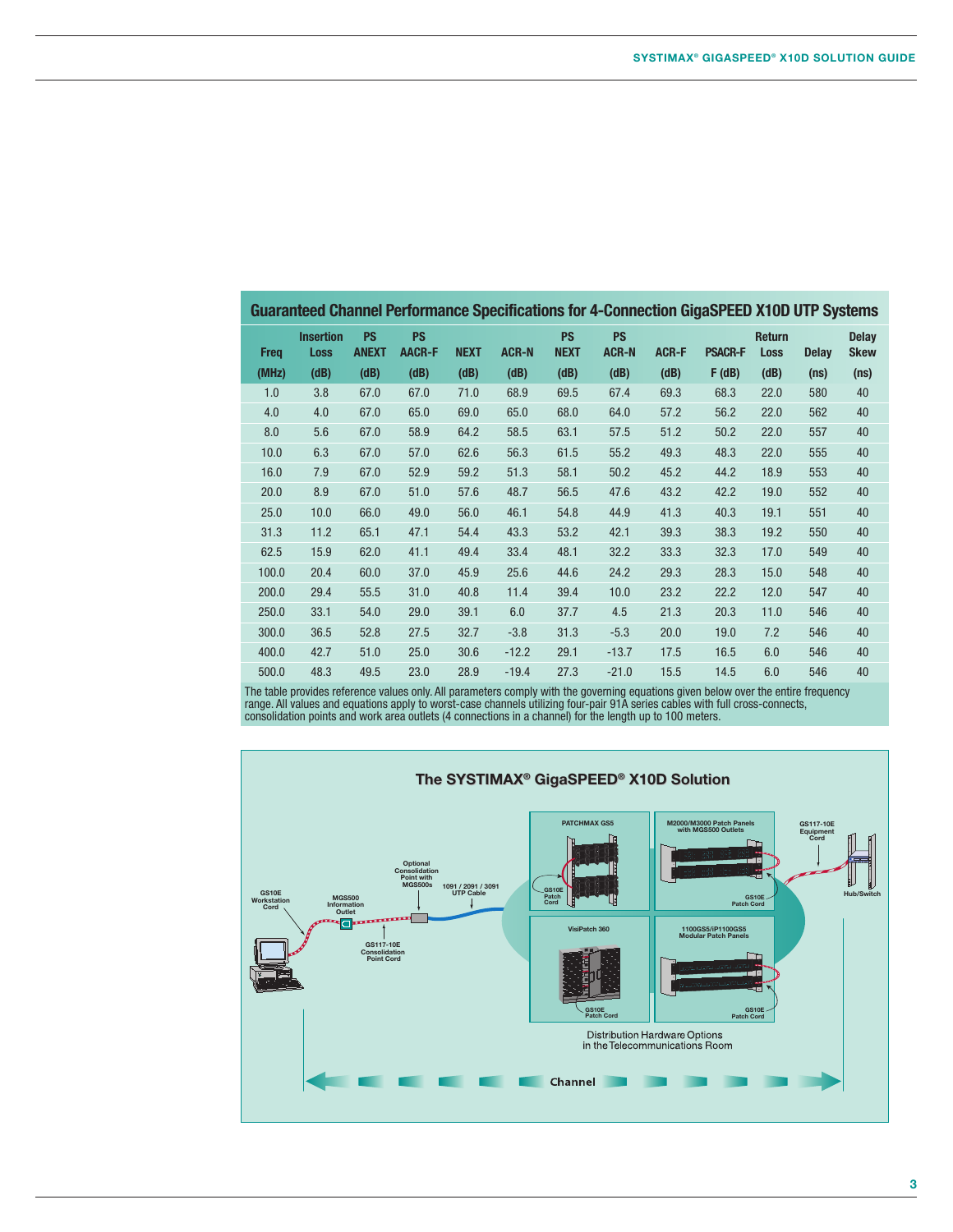

#### Non-Plenum 1091 Series Slate Cable 760021709



Plenum 2091 Series Blue Cable 760024190



Low Smoke Zero Halogen 3091 Series White Cable 760023226

#### **SYSTIMAX GigaSPEED 91 Series Cable**

The SYSTIMAX GigaSPEED X10D Solution includes a new type of 4-pair cable, the 91 series. The SYSTIMAX GigaSPEED X10D Solution is designed to give channel performance exceeding Category 6A/E<sub>A</sub> channel specifications and in addition has substantially improved Alien Crosstalk performance.

The cable design has been dramatically enhanced using the SYSTIMAX Labs Cable Twist Accuracy Technology. The 91 series cables incorporate a round smooth shape that speeds the handling and termination process and minimizes variation in Alien Crosstalk performance. The cables have been designed to withstand an aggressive 6-around-1 channel test that SYSTIMAX Labs believes to be the most challenging test configuration representative of real life installations including large cable bundles. This is a Powersum computation of the Alien Crosstalk noise from 24-pairs of 6 channels surrounding a single 4-pair channel. The 91 series cables have been specified out to 500 MHz to support high bandwidth applications operating at 10 Gb/s.

|                                   | Ordering Information   |                   |              |                            |         |
|-----------------------------------|------------------------|-------------------|--------------|----------------------------|---------|
| <b>Material ID</b>                | <b>Product Number</b>  | <b>Pair Count</b> | <b>Color</b> | Length                     | Package |
| <b>Non-Plenum 91 Series Cable</b> |                        |                   |              |                            |         |
| 760021683                         | 1091004ABL R1000       | $\overline{4}$    | <b>Blue</b>  | 1,000 ft $(305 \text{ m})$ | Reel    |
| 760021725                         | 1091004AYL R1000       | $\overline{4}$    | Yellow       | $1,000$ ft (305 m)         | Reel    |
| 760021709                         | 1091004ASL R1000       | $\overline{4}$    | <b>Slate</b> | 1,000 ft $(305 \text{ m})$ | Reel    |
| 760021717                         | 1091004AWH R1000       | $\overline{4}$    | White        | 1,000 ft (305 m)           | Reel    |
| 760021733                         | 1091004A0R R1000       | $\overline{4}$    | Orange       | 1,000 ft (305 m)           | Reel    |
| 760047597                         | 1091004AGN R1000       | $\overline{4}$    | Green        | 1,000 ft $(305 \text{ m})$ | Reel    |
| 760047589                         | 1091004ARD R1000       | $\overline{4}$    | Red          | 1,000 ft $(305 \text{ m})$ | Reel    |
| 760027185                         | 1091004A0R R3000       | $\overline{4}$    | Orange       | 3,000 ft (915 m)           | Reel    |
| 760027177                         | 1091004AYL R3000       | $\overline{4}$    | Yellow       | $3,000$ ft (915 m)         | Reel    |
| 760027144                         | 1091004ABL R3000       | $\overline{4}$    | <b>Blue</b>  | 3,000 ft (915 m)           | Reel    |
| 760027151                         | 1091004ASL R3000       | $\overline{4}$    | <b>Slate</b> | 3,000 ft (915 m)           | Reel    |
| 760027169                         | 1091004AWH R3000       | $\overline{4}$    | White        | 3,000 ft (915 m)           | Reel    |
| 760024901                         | 1091004A1BL R1000*     | $\overline{4}$    | <b>Blue</b>  | 1,000 ft $(305 \text{ m})$ | Reel    |
| 760024919                         | 1091004A1WH R1000*     | 4                 | White        | 1,000 ft $(305 \text{ m})$ | Reel    |
| 760024927                         | 1091004A1SL R1000*     | $\overline{4}$    | <b>Slate</b> | 1,000 ft $(305 \text{ m})$ | Reel    |
| <b>Plenum 91 Series Cable</b>     |                        |                   |              |                            |         |
| 760024190                         | 2091004ABL R1000       | $\overline{4}$    | <b>Blue</b>  | 1,000 ft $(305 \text{ m})$ | Reel    |
| 760024232                         | 2091004A0R R1000       | $\overline{4}$    | Orange       | $1,000$ ft (305 m)         | Reel    |
| 760024208                         | 2091004ASL R1000       | 4                 | <b>Slate</b> | 1,000 ft $(305 \text{ m})$ | Reel    |
| 760024216                         | 2091004AWH R1000       | $\overline{4}$    | White        | 1,000 ft (305 m)           | Reel    |
| 760024224                         | 2091004AYL R1000       | $\overline{4}$    | Yellow       | 1,000 ft (305 m)           | Reel    |
| 760047571                         | 2091004AGN R1000       | 4                 | Green        | 1,000 ft $(305 \text{ m})$ | Reel    |
| 760042788                         | 2091004ARD R1000       | $\overline{4}$    | Red          | 1,000 ft $(305 \text{ m})$ | Reel    |
| <b>LSZH 91 Series Cable</b>       |                        |                   |              |                            |         |
| 760023242                         | 3091 004ABL 4/23 R1000 | 4                 | <b>Blue</b>  | 1,000 ft $(305 \text{ m})$ | Reel    |
| 760023275                         | 3091 004ABL 4/23 R3000 | 4                 | <b>Blue</b>  | 3,000 ft (914 m)           | Reel    |
| 760023226                         | 3091 004AWH 4/23 R1000 | 4                 | White        | 1,000 ft $(305 \text{ m})$ | Reel    |
| 760023234                         | 3091 004AWH 4/23 R3000 | $\overline{4}$    | White        | 3,000 ft (914 m)           | Reel    |
|                                   |                        |                   |              |                            |         |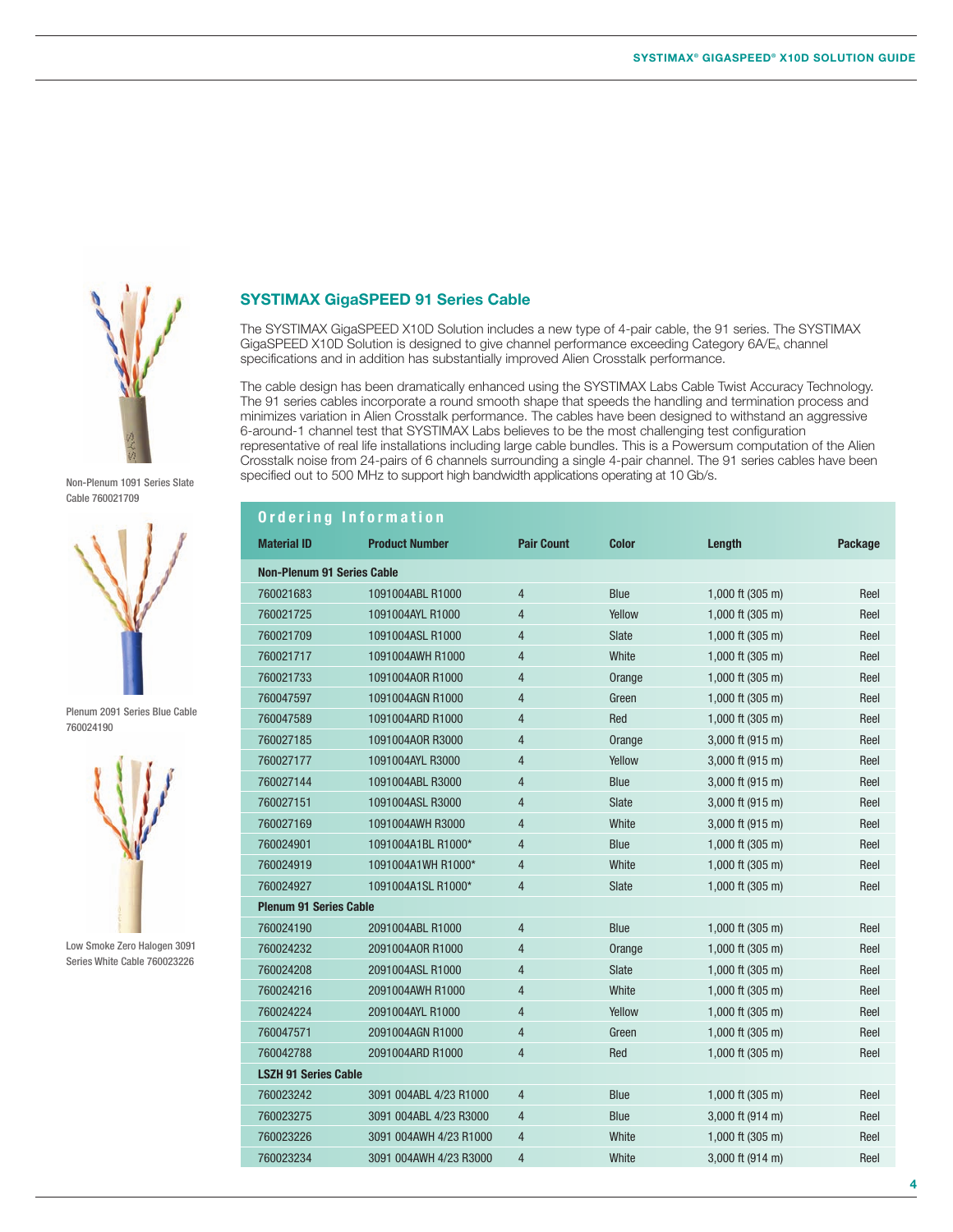#### **SYSTIMAX GigaSPEED X10D GS10E Modular Patch Cords**

These cords are for use at both ends of a SYSTIMAX GigaSPEED X10D channel. Along with cable and patching hardware, SYSTIMAX Labs has characterized the performance of these cords in thousands of different channel configurations using the Modal Decomposition Modeling (MDM) tool.

The high performance GS10E modular patch cord family has a patent pending plug design featuring a distinctive aqua sled and anti-snag latch for easy and rapid field identification. The GS10E plug exhibits dramatic reduction in performance variation via a new innovative design. Together with high precision manufacturing, this provides the electrical performance needed to deliver the SYSTIMAX GigaSPEED X10D Solution.

The GS10E patch cords are available in a variety of colors, and in plenum, non-plenum and low smoke zero halogen versions.

SYSTIMAX Solutions also provide a GS117-10E variation of the GS10E patch cord. The GS117-10E supports both equipment cord and consolidation point applications.

| Ordering Information |                    |                         |
|----------------------|--------------------|-------------------------|
| <b>Material ID</b>   | <b>Product</b>     | <b>Description</b>      |
| CPC7732              | GS <sub>10</sub> E | Double ended non-plenum |
| CPC7432              | GS117-10E          | Single ended non-plenum |
| CPC77F2              | GS10E-P            | Double ended plenum     |
| CPC74F2              | GS117-10E-P        | Single ended plenum     |
| CPC77D2              | GS10E-L            | Double ended LSZH       |
| CPC74D2              | GS117-10E-L        | Single ended LSZH       |





GS10E Patch Cord Plug GS10E translucent aqua sled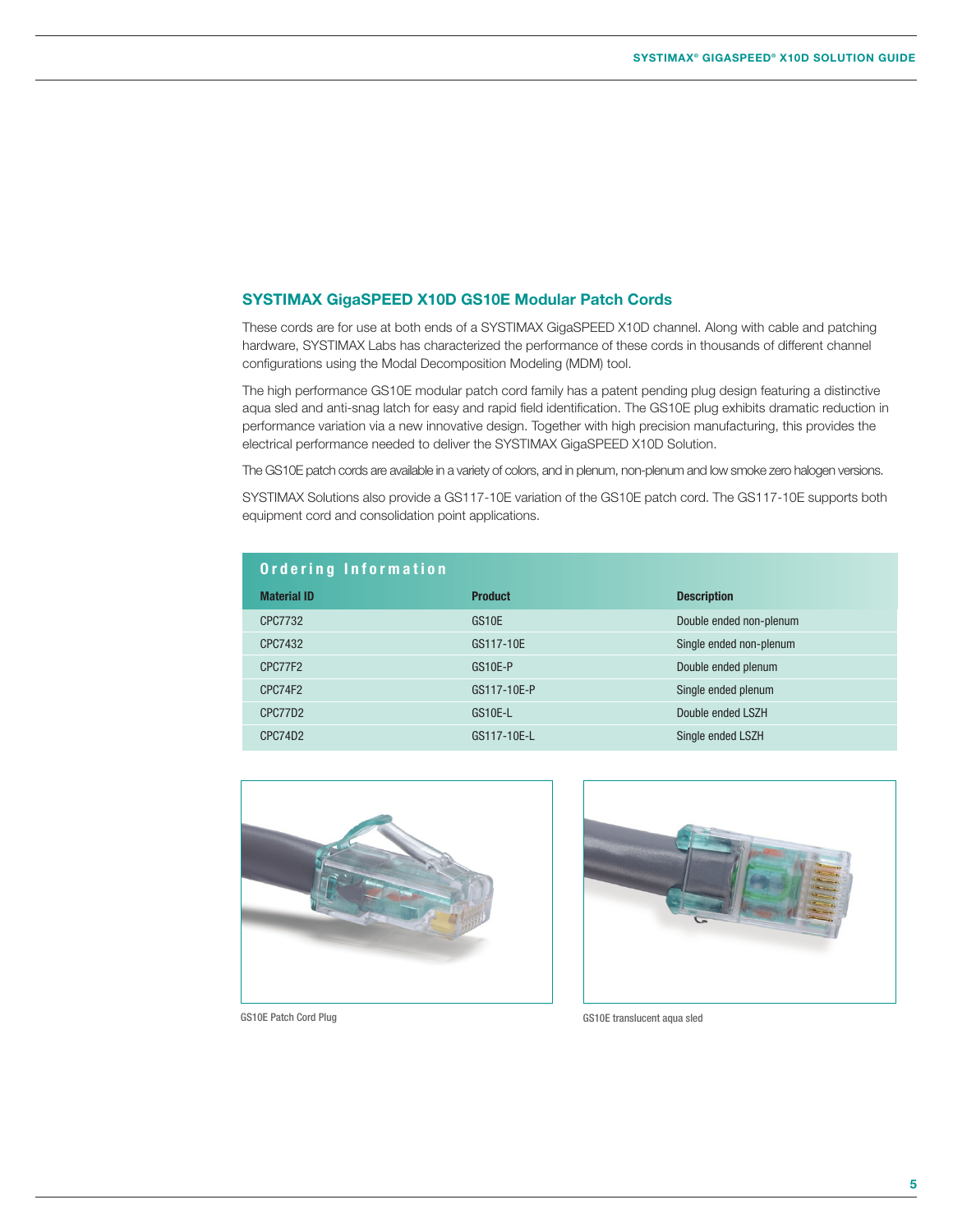#### **SYSTIMAX GigaSPEED X10D MGS500 Information Outlets**

The MGS500 information outlet is the latest result of many years of continuous product development at SYSTIMAX Labs and features patent pending crosstalk cancellation and compensation techniques and a unique opaque aqua colored inner tab that identifies it as a SYSTIMAX GigaSPEED X10D component.

The MGS500 information outlet, used throughout the channel, exhibits high frequency internal and crosstalk suppression enabled via new Printed Wiring Board (PWB) materials and compensation technology. The MGS500 incorporates techniques that reduce channel to channel Alien crosstalk, a parameter that becomes very critical at high frequencies (beyond Category 6).



SYSTIMAX GigaSPEED X10D MGS500 Outlets Colour Range

| Ordering Information |                |              |                  |  |
|----------------------|----------------|--------------|------------------|--|
| <b>Material ID</b>   | <b>Product</b> | <b>Color</b> | <b>Packaging</b> |  |
| 760023556            | MGS500-003     | <b>Black</b> | 1/Pkg            |  |
| 760023606            | MGS500-246     | <b>Ivory</b> | 1/Pkg            |  |
| 760023614            | MGS500-262     | White        | 1/Pkg            |  |
| 760023648            | MGS500-318     | <b>Blue</b>  | 1/Pkg            |  |
| 760023564            | MGS500-112     | Orange       | 1/Pkg            |  |
| 760023572            | MGS500-123     | Yellow       | 1/Pkg            |  |
| 760023580            | MGS500-215     | Creme        | 1/Pkg            |  |
| 760023598            | MGS500-226     | Green        | 1/Pkg            |  |
| 760023622            | MGS500-270     | Gray         | 1/Pkg            |  |
| 760023630            | MGS500-361     | Red          | 1/Pkg            |  |
| 760023655            | MGS500-361     | Violet       | 1/Pkg            |  |
| 760042002            | MGS500-BLK-003 | <b>Black</b> | 100/Pkg          |  |
| 760042010            | MGS500-BLK-246 | <b>Ivory</b> | 100/Pkg          |  |
| 760042028            | MGS500-BLK-262 | White        | 100/Pkg          |  |
| 760042036            | MGS500-BLK-318 | <b>Blue</b>  | 100/Pkg          |  |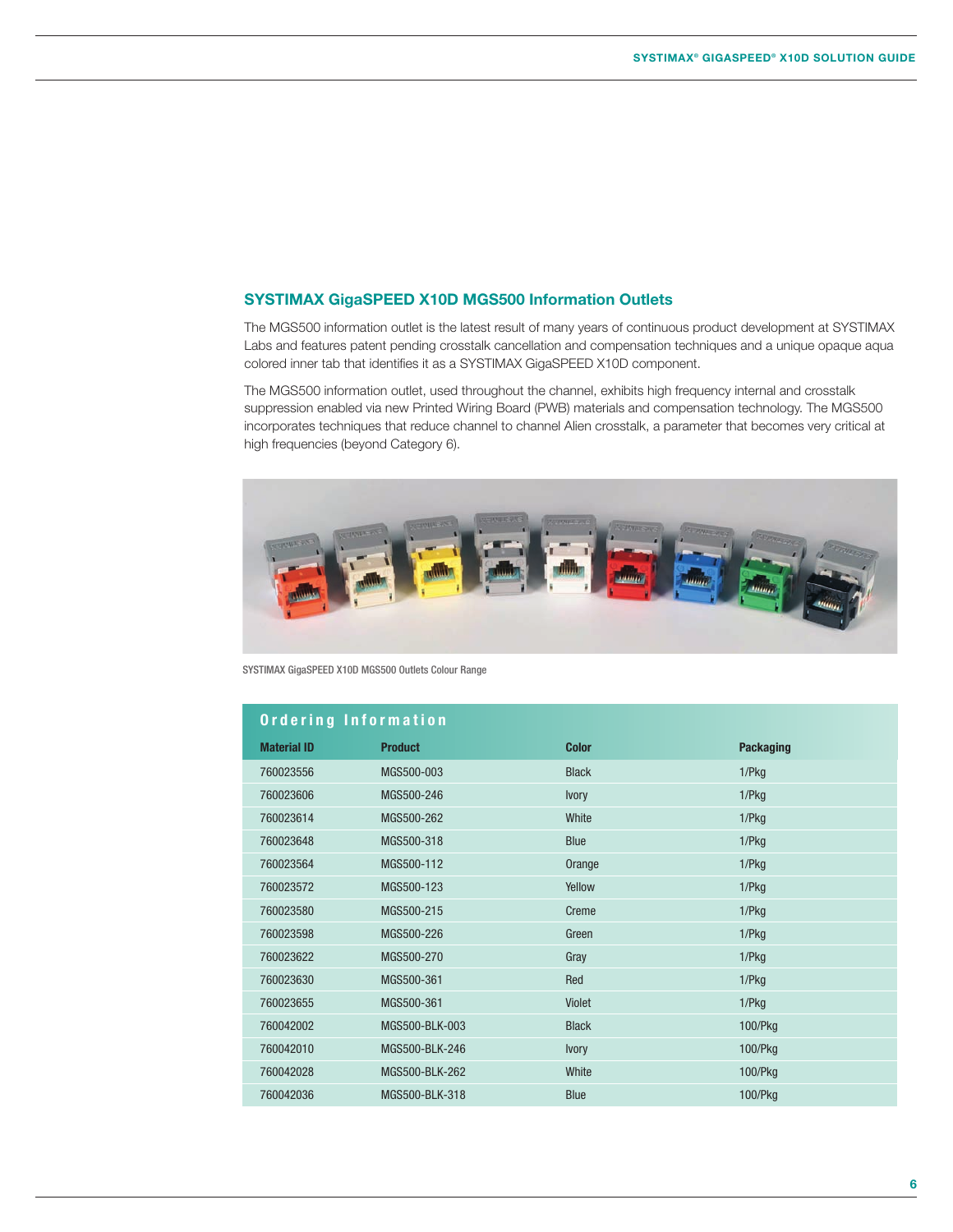

Rear View of SYSTIMAX GigaSPEED X10D 1100GS5 Panel with Termination Manager



SYSTIMAX GigaSPEED X10D 1100AGS5 Patch Panel

#### **SYSTIMAX GigaSPEED X10D 1100GS5/1100AGS5/iP1100GS5 Patch Panel**

The SYSTIMAX GigaSPEED X10D 1100 series modular patch panels are 19-inch rack or wall mountable 8-pin modular jack panels that accommodate repeated line moves, adds and changes. Installation is simple, using proven 110 IDC gas tight terminations in the back with easy to read labeling guides.

The base panel is the 1100GS5, which is available in 24- and 48-port versions. The 1100AGS5 panel is angled to allow the cable to flow to each side of the rack. This enables the patch cords to be routed directly into vertical cable managers. It also allows the labeling scheme and port identification to be visible at all times.

The iP1100GS5 panels are intelligent panels at the heart of the iPatch Real-Time Infrastructure Management System. The Intelligent Panel's one-button tracing feature allows technicians to trace patch connections instantly. By pressing the button above one of the ports, LEDs light up at both ends of the connection, making moves, adds and changes faster and more reliable.

Each of the 1100 Series GS5 panels features an innovative termination manager and redesigned rear housing. The termination manager and new rear housing provide for easier, faster, more reliable terminations and reduced variability in the placement and termination of cables of the panel.



SYSTIMAX GigaSPEED X10D 1100GS5 Patch Panel

|              | Physical Specifications                                                         |  |  |  |
|--------------|---------------------------------------------------------------------------------|--|--|--|
| 1100GS5-24   | 19.0 x 1.75 x 1.60 in (48.26 x 4.44 x 4.06 cm) - Universal A/B labeling         |  |  |  |
| 1100GS5-48   | 19.0 x 3.50 x 1.60 in (48.26 x 8.89 x 4.06 cm) - Universal A/B labeling         |  |  |  |
| 1100AGS5-24  | 19.0 x 1.75 x 4.10 in (48.26 x 8.44 x 10.41 cm) - Angled Universal A/B labeling |  |  |  |
| 1100AGS5-48  | 19.0 x 3.50 x 4.10 in (48.26 x 8.89 x 10.41 cm) - Angled Universal A/B labeling |  |  |  |
| iP1100GS5-24 | 19.0 x 1.75 x 1.60 in (48.26 x 4.44 x 4.06 cm) - Universal A/B labeling         |  |  |  |
| iP1100GS5-48 | 19.0 x 3.50 x 1.60 in (48.26 x 8.89 x 4.06 cm) - Universal A/B labeling         |  |  |  |

#### **Ordering Information**

| <b>Material ID</b> | <b>Product</b> | <b>Number of Ports</b> | <b>Packaging</b> |  |
|--------------------|----------------|------------------------|------------------|--|
| 760051151          | 1100GS5-24     | 24                     | <b>Flat</b>      |  |
| 760051169          | 1100GS5-48     | 48                     | Flat             |  |
| 760051177          | 1100AGS5-24    | 24                     | Angled           |  |
| 760051185          | 1100AGS5-48    | 48                     | Angled           |  |
| 760051193          | 1100GS5-DM     | 6                      | <b>NA</b>        |  |
| 760051003          | iP1100GS5-24   | 24                     | Flat             |  |
| 760051011          | iP1100GS5-48   | 48                     | <b>Flat</b>      |  |

| <b>Material ID</b> | <b>Product</b>         | <b>Description</b>                                                                                      |
|--------------------|------------------------|---------------------------------------------------------------------------------------------------------|
| 760072116          | 1100PM Panel Label Kit | $5$ Sheets (32 labels/sheet) = GigaSPEED 1100GS3 and 1100GS5<br>1 PK (160 labels) (1 label $= 6$ ports) |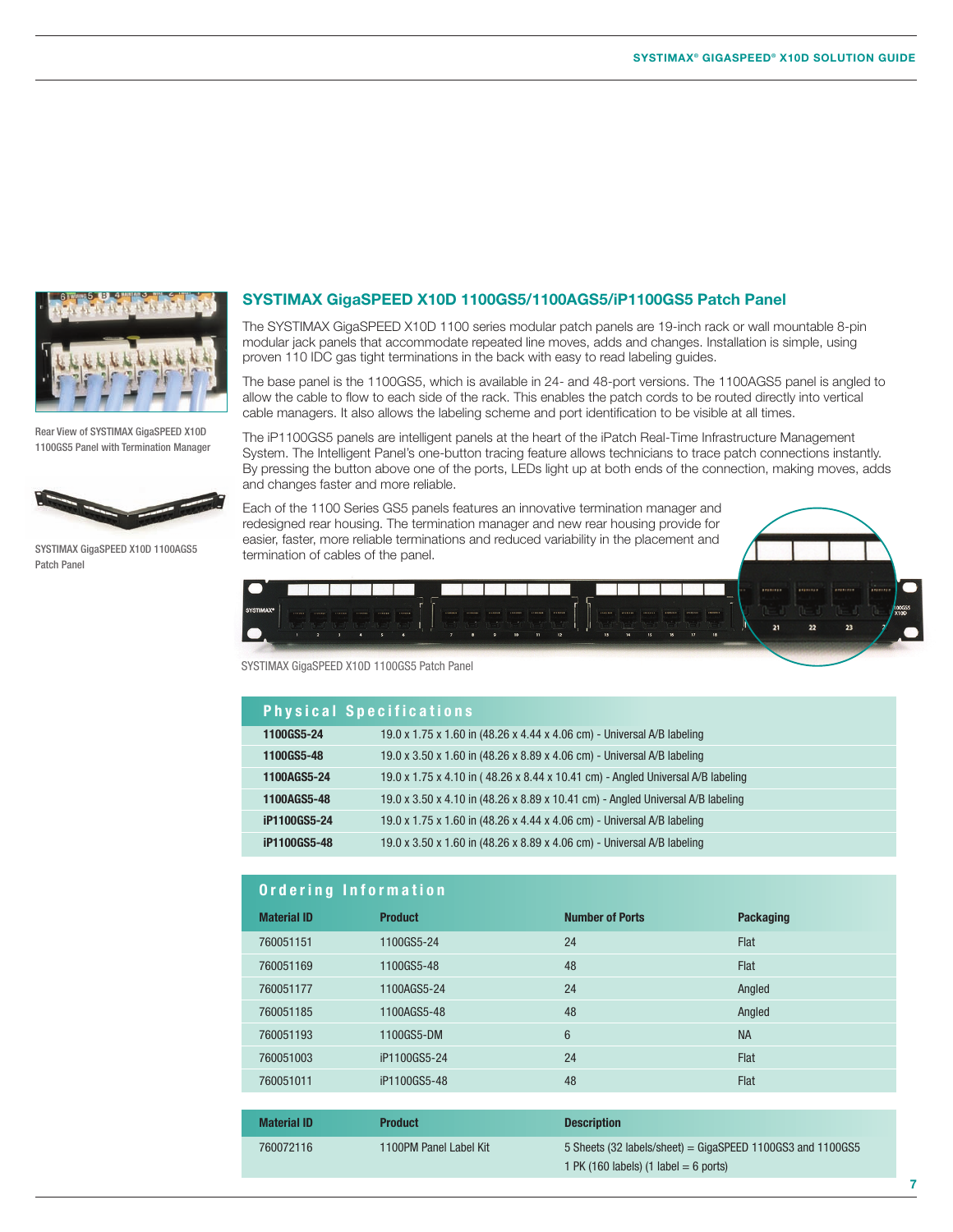#### **SYSTIMAX PATCHMAX GS5 Patch Panel**

The SYSTIMAX GigaSPEED X10D PATCHMAX® GS5 panel is a 19-inch rack mountable patch panel, designed to accept 4 or 8 six-port GS3 or GS5 Distribution Modules (DM), which can be rotated forward, allowing front-access to the 110 type IDC terminals for easy cable termination. Built-in horizontal patch cord management brackets provide support for patch cords as well as a holder for the DM modules during installation. This modular approach gives the customer total flexibility in selecting the required copper and fiber adapters. In addition it provides for fiber and SYSTIMAX GigaSPEED® X10D and XL copper solutions, since both fiber and copper modules can fit into the same panel kit.

The PATCHMAX GS5 Distribution Modules features an innovative termination manager and redesigned rear housing. The termination manager and new rear housing provide for easier, faster, more reliable terminations and reduced variability in the placement and termination of cables to the panel.



24 Port 48 Port

|                   | <b>Physical Specifications</b>                                                       |
|-------------------|--------------------------------------------------------------------------------------|
| <b>PM-GS5-24:</b> | 19.0 x 3.53 x 8.13 in (48.26 x 8.90 x 20.5 cm) - 2 Rack Unit Universal A/B labeling  |
| <b>PM-GS5-48:</b> | 19.0 x 5.29 x 8.13 in (48.26 x 13.34 x 20.5 cm) - 3 Rack Unit Universal A/B labeling |

| <b>Ordering Information</b> |                                   |  |
|-----------------------------|-----------------------------------|--|
| <b>Material ID</b>          | <b>Description</b>                |  |
| 760060913                   | PM-GS5-24 Port Patch Panel        |  |
| 760060921                   | PM-GS5-48 Port Patch Panel        |  |
| 760060939                   | PM-GS5 2U Blank Panel Kit         |  |
| 760060947                   | PM-GS5 3U Blank Panel Kit         |  |
| 760060954                   | <b>PM-GS5 Distribution Module</b> |  |

| <b>Material ID</b> | <b>Product</b>                   | <b>Description</b>                                                   |
|--------------------|----------------------------------|----------------------------------------------------------------------|
| 107656977          | <b>PATCHMAX Custom Label Kit</b> | 3 Sheets (32 labels/sheet) $=$ - White L2200-WH (MID's available for |
|                    |                                  | various colors) $1$ PK (96 labels) ( $1$ label = 6 ports)            |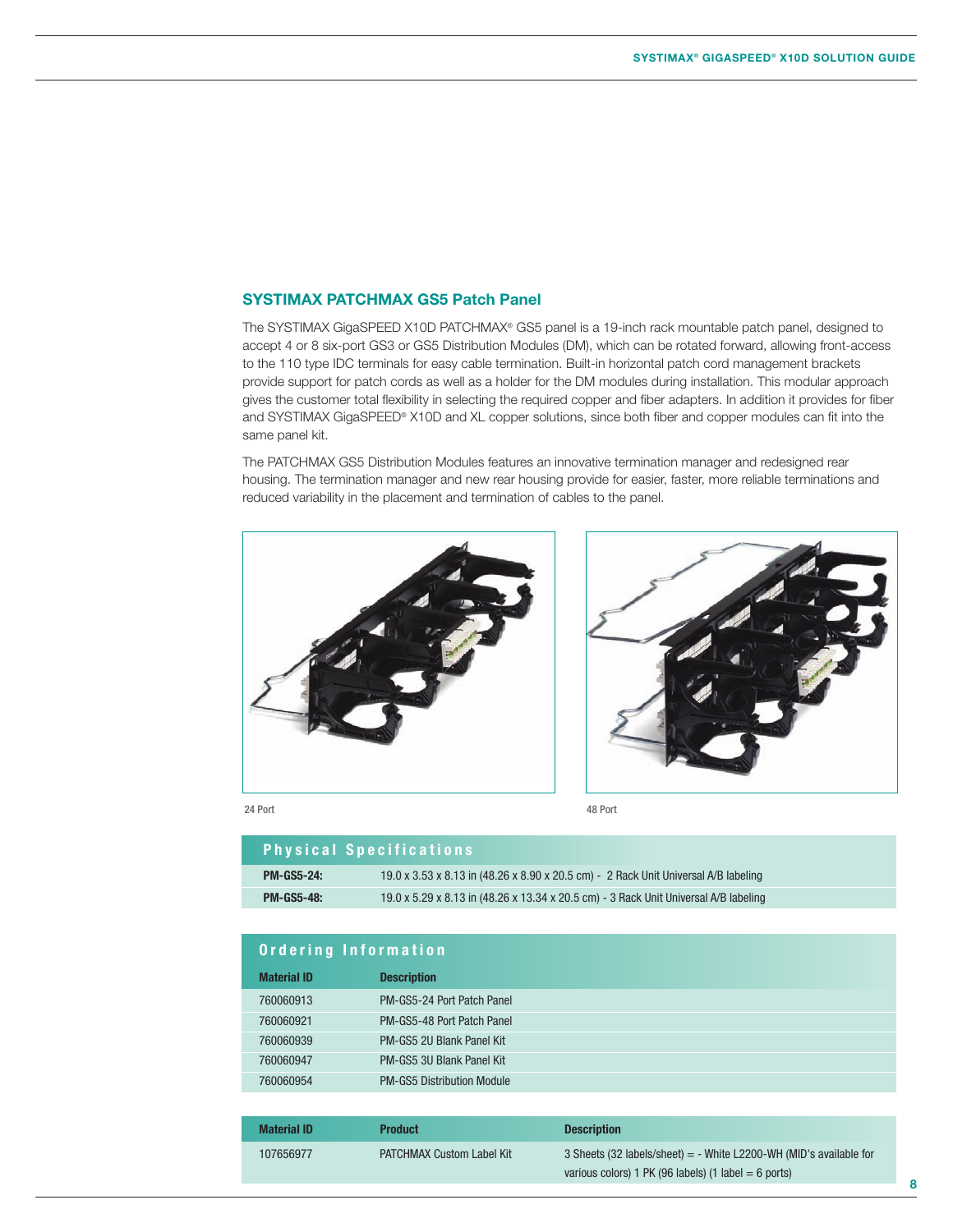

SYSTIMAX GigaSPEED X10D M2000 Modular Patch Panel with Cable Managers and Cord Management Rings



GigaSPEED M3000 Patch Panel M-Series Outlets Sold Separately

#### **SYSTIMAX GigaSPEED X10D M2000 and M3000 Modular Patch Panels**

The SYSTIMAX GigaSPEED X10D M2000 and M3000 Modular Patch Panels are patch panels for M-series outlets that can be configured for copper, fiber, or both. The M2000 and M3000 panels are available in 24-port versions, and the M2000 additionally has a 48-port version. Both the M2000 and M3000 panels mount in a 19-inch (483 mm) rack with universal hole spacing.

The M3000 panel incorporates rear cable management as part of the panel for consistent cable routing and management.

The M2000-1U and M2000-2U Panels include M2000 Cable Organizers. The M2000 Cable Organizer is a molded plastic design that is mounted to each 6-port bezel. The 24 port 1U panel includes 4 cable organizers and the 48 port 2U panel includes 8 cable organizers. The 6 4-pair cables from each bezel are routed and positioned to the cable organizer. Cable ties are included to secure the cables.

The M2000A-1U and M2000A-2U include an attachable cable management bar for cable routing and management.

The M2000 and M3000 include a label sheet and clear label holders. A label area is provided to the left of each port. Port designations can be printed on the label sheet and individual port labels are trimmed from the label sheet and placed in the label area and secured by the clear label holder. If adhesive labelling is desired, adhesive labels can be applied to the label holder.

# **M2000 Physical Specifications**

#### **Ordering Information**

| <b>Material ID</b> | <b>Product</b>                         | <b>Number of Ports</b> |
|--------------------|----------------------------------------|------------------------|
| 760049932          | M2000-24 1U 24 Port Panel              | 24                     |
| 760049940          | M2000-48 2U 48 Port Panel              | 48                     |
| 760049957          | M2000A-24 1U (Angled)                  | 24                     |
| 760049965          | M2000A-48 2U (Angled)                  | 48                     |
| 760054627          | M2000 Cable Mgt Bar                    |                        |
| 760056408          | MGS Cover with Strain Relief, 1000/Kit |                        |
| 760069278          | M2000 1U Cord Manager Kit              |                        |
| 760073486          | M2000 2U Cord Manager Kit              |                        |

# **M3000 Physical Specifications**

| Height: | 24 Port: 1.75 inches (44.1mm) |
|---------|-------------------------------|
| Width:  | 19 inches $(483 \text{ mm})$  |
| Depth:  | 3.7 inches (93.9 mm)          |

| Ordering Information |                              |                                                      |  |
|----------------------|------------------------------|------------------------------------------------------|--|
| <b>Material ID</b>   | <b>Product</b>               | <b>Number of Ports</b>                               |  |
| 760065391            | M3000-24 1U 24 Port Panel    | 24                                                   |  |
|                      |                              |                                                      |  |
| <b>Material ID</b>   | <b>Product</b>               | <b>Description</b>                                   |  |
| 760060392            | M2000/M3000 Custom Label Kit | 8.5x11 6 rows of 12 labels, supports 6U of labelling |  |